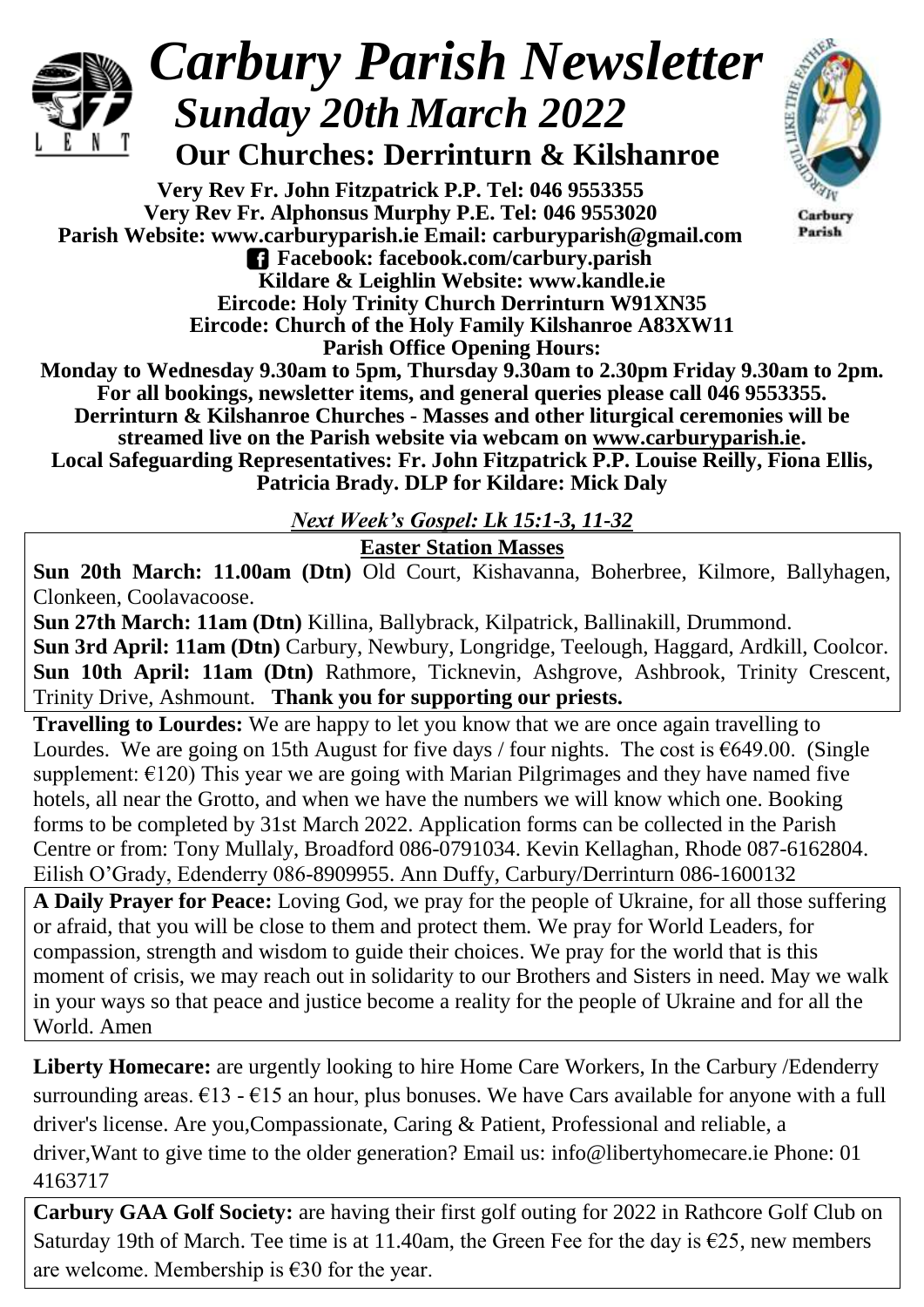| 2022                               | <b>Derrinturn Church</b>                             | <b>Kilshanroe Church</b>                   |
|------------------------------------|------------------------------------------------------|--------------------------------------------|
| Sat 19 <sup>th</sup> March         |                                                      | 7.30pm Niall Kennedy,                      |
| St Joseph, Husband                 |                                                      | Months Mind, also                          |
| of the Blessed Virgin              |                                                      | <b>Remembering Maryann</b>                 |
| Mary                               |                                                      | Kennedy, 3 <sup>rd</sup> Anniversary, also |
|                                    |                                                      | Tom & Eily Kennedy. Mass                   |
|                                    |                                                      | for the Holy Souls. Paddy &                |
|                                    |                                                      | Anne Hurley, Dunfierth,                    |
|                                    |                                                      | Anniversary. Noel Kelly,                   |
|                                    |                                                      | Anniversary.                               |
| Sun $20^{th}$ March                | 11am Patrick McNally, Months Mind,                   |                                            |
| Third Sunday of Lent               | also His Son Willie McNally, 7 <sup>th</sup>         |                                            |
|                                    | Anniversary. Suzie Hackett, 4 <sup>th</sup>          |                                            |
|                                    | Anniversary. Billy Kenny, Parsonstown,               |                                            |
|                                    | 5 <sup>th</sup> Anniversary. Margaret Pender,        |                                            |
|                                    | Ballyshannon, Anniversary. Margaret                  |                                            |
|                                    | Jones, Anniversary.                                  |                                            |
| Mon $21^{st}$ March                | Adoration until 12 Midnight                          |                                            |
| St Enda                            | 9.30am Seamus Kenna, 1 <sup>st</sup> Anniversary.    |                                            |
|                                    | Elizabeth O'Connor, 7 <sup>th</sup> Anniversary.     |                                            |
|                                    | Catherine Gill, Killina, Anniversary.                |                                            |
|                                    | Dan Thornton, Anniversary.                           |                                            |
| <b>Tues</b> $22^{nd}$ <b>March</b> | 9.30am No Mass.                                      |                                            |
| <b>St Nicholas Owen</b>            |                                                      |                                            |
| Wed 23 <sup>rd</sup> March         | 9.30am No Mass.                                      | 9.00am No Mass.                            |
| St Turibius of                     | 5.30pm Confirmation for the Children of              |                                            |
| Mongrovejo                         | Ticknevin School.                                    |                                            |
| <b>Thurs 24th March</b>            | 9.30am                                               |                                            |
| St Macartan                        |                                                      |                                            |
| Fri 25 <sup>th</sup> March         | <b>9.30am</b> Evelyn McKee, $1st$ Anniversary        |                                            |
| The Annunciation to                | & Thanksgiving Mass. Edward &                        |                                            |
| the Lord                           | Margaret Dowdall, Remembrance Mass.                  |                                            |
|                                    | Susan Kearney, Anniversary.                          |                                            |
| Sat 26 <sup>th</sup> March         |                                                      | 7.30pm Thomas Kearney,                     |
| St Braullo                         |                                                      | Killina, Anniversary. Pat                  |
|                                    |                                                      | Holton, Kilshanroe, also John,             |
|                                    |                                                      | Delia and Leo Dempsey,                     |
|                                    |                                                      | Portarlington.                             |
| Sun 27 <sup>th</sup> March         | 11am Mary O'Donoghue, Months Mind.                   |                                            |
| Fourth Sunday of                   | Marcella Rushe, Memorial Mass. May                   |                                            |
| Lent                               | Considine, Derrinturn, Anniversary.                  |                                            |
|                                    | Patrick Scully, 4 <sup>th</sup> Anniversary. Bridget |                                            |
|                                    | O'Neill, Killina, Anniversary.                       |                                            |

**M Nerney Medjugorje Group Pilgrimage 2022:** 7 Night Pilgrimage Package.

Date: June 08 to 15th, Cost:  $\epsilon$ 765 \person sharing Flight: Dublin to Mostar. Spiritual Director Fr. Sean Hyland CC. Contact: Michael Nerney 086 8157305. Tour operators Marian Pilgrimages.

**Pro-Life:** are looking for volunteers to help out at their Annual Church Gate Collection that will be taking place on the 4<sup>th</sup> & 5<sup>th</sup> June, please contact 086-8246507 for more information.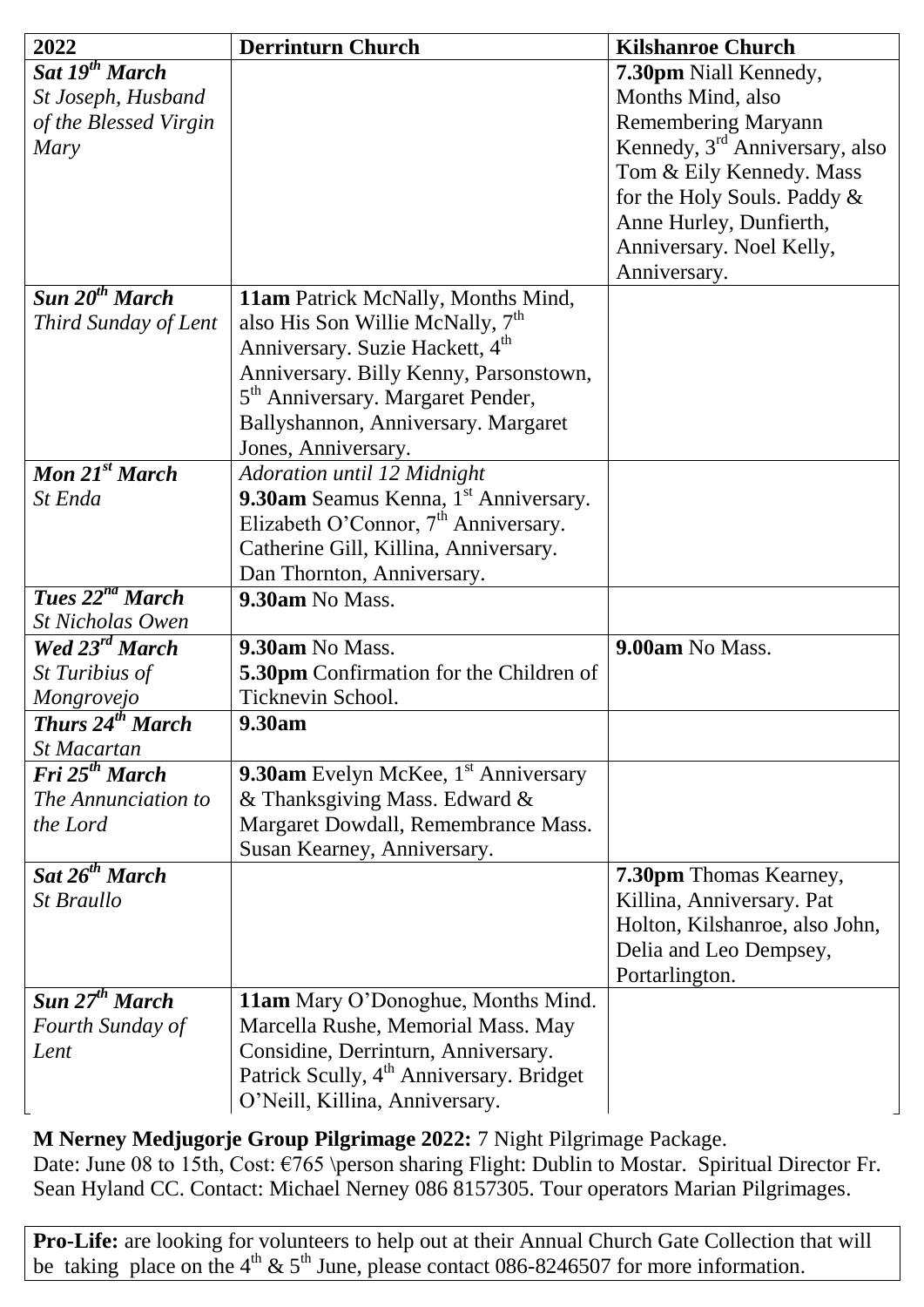| Kilshanroe Eucharistic Ministers & Readers for Saturday 26th of March |                 |                               |  |  |
|-----------------------------------------------------------------------|-----------------|-------------------------------|--|--|
| <b>Mass Time</b>                                                      | <b>Readers</b>  | <b>Eucharistic Ministers</b>  |  |  |
| Saturday 7.30pm                                                       | Mark O'Donoghue | Kathleen Dempsey & Owen Smith |  |  |

| <b>Derrinturn Eucharistic Ministers &amp; Readers for Sunday the 27th of March</b> |                |                                |  |  |
|------------------------------------------------------------------------------------|----------------|--------------------------------|--|--|
| <b>Mass Time</b>                                                                   | <b>Readers</b> | <b>Eucharistic Ministers</b>   |  |  |
| Sunday 11am                                                                        | Sharon O'Brien | Patsy Daly & Phyllis McDermott |  |  |

*Mothers Day and Easter Mass Bouquets:* are available in the usual outlets and from the Parish Office. The Parish opening hours are 9.30am to 5pm Monday to Wednesday, 9.30am to 2.30pm Thursday, 9.30am to 2pm Friday.

*Collections for Saturday 5th and Sunday the 6th of March also Saturday 12th and Sunday 13th March Collections Amount Collections Amount*

| Conections        | Amouni  | Couechons                | Amouni    |
|-------------------|---------|--------------------------|-----------|
| Derrinturn Basket | €975.00 | Development              | €2,255.00 |
| Kilshanroe Basket | €500.00 | <b>Easter Collection</b> | €10.00    |
| Mass Cards        | €240.00 | Lenten Station           | €474.00   |

*Carbury GAA Lotto* took place on Monday the 14th of March, the Lotto numbers drawn were, 10, 21, 23, 24, and the bonus ball was 20. There were 2 winners of the match 3, who each won  $\epsilon$ 100. Next week's draw takes place Monday the 21st of March. Next week's Jackpot is €6,400.

**Who Cares?** Is a new information booklet that aims to support and empower carers of people with cognitive impairment/dementia in Laois/Offaly on their caring journey and help them access relevant supports and services that they may require locally and nationally at various times along the route. It also has information that would be of relevance to all carers. This information booklet will be available through both the Alzheimer's Society, (087) 3210642, Family Carers Ireland (057) 932 2920 as well as in local libraries and on the HSE both Laois and Offaly County Council websites for those who were unable to secure copies.

## **A Prayer from the Trócaire Parish Lenten Resources 2022:**

Praise Be to You, Creator of All Things. Come to us, dear Lord and plant the seeds of compassion in our hearts and grant our leaders wisdom to make the changes we need to see, so that your earth and your people can thrive as you planned. Reach out your loving arms to all your brothers and sisters, and renew our love for you, our planet, and all living creatures. Grant us peace in our hearts as we remain hopeful for change. Guide us with presence as we continue to commit ourselves to work for climate justice. (Janet Twomey, Trócaire)

**The North West Kildare Women's group.** Meet on Wednesday mornings in ACDAL, Station Rd, Allenwood at 11am. We are an inclusive Social Club for all women aged 18+ in the North Kildare area to meet and have a cup of tea and a chat. We would be delighted to welcome new faces to our group. All are welcome.

**Evangelium Ireland Conference:** Evangelium will host a one-day young adult Conference in All Hallows' College, Drumcondra, Dublin on 26th March from 9am. The conference includes Mass, informative talks & workshops by clergy, religious & laity, concluding that evening with a social. The talk topics are on Apologetics, Scripture, Dogma & the Church. The cost including lunch & supper is €38. For details & booking see [www.evangelium.ie](http://www.evangelium.ie/) , "Evangelium Ireland" on Facebook, [evangeliumireland@gmail.com](mailto:evangeliumireland@gmail.com) or 0862189025.

**Trócaire Lenten Appeal:** This Lent, Trócaire's Appeal highlights the impact that climate change and Covid-19 has on people's lives in Zimbabwe and how your love and generosity can give families a chance to build a better tomorrow.